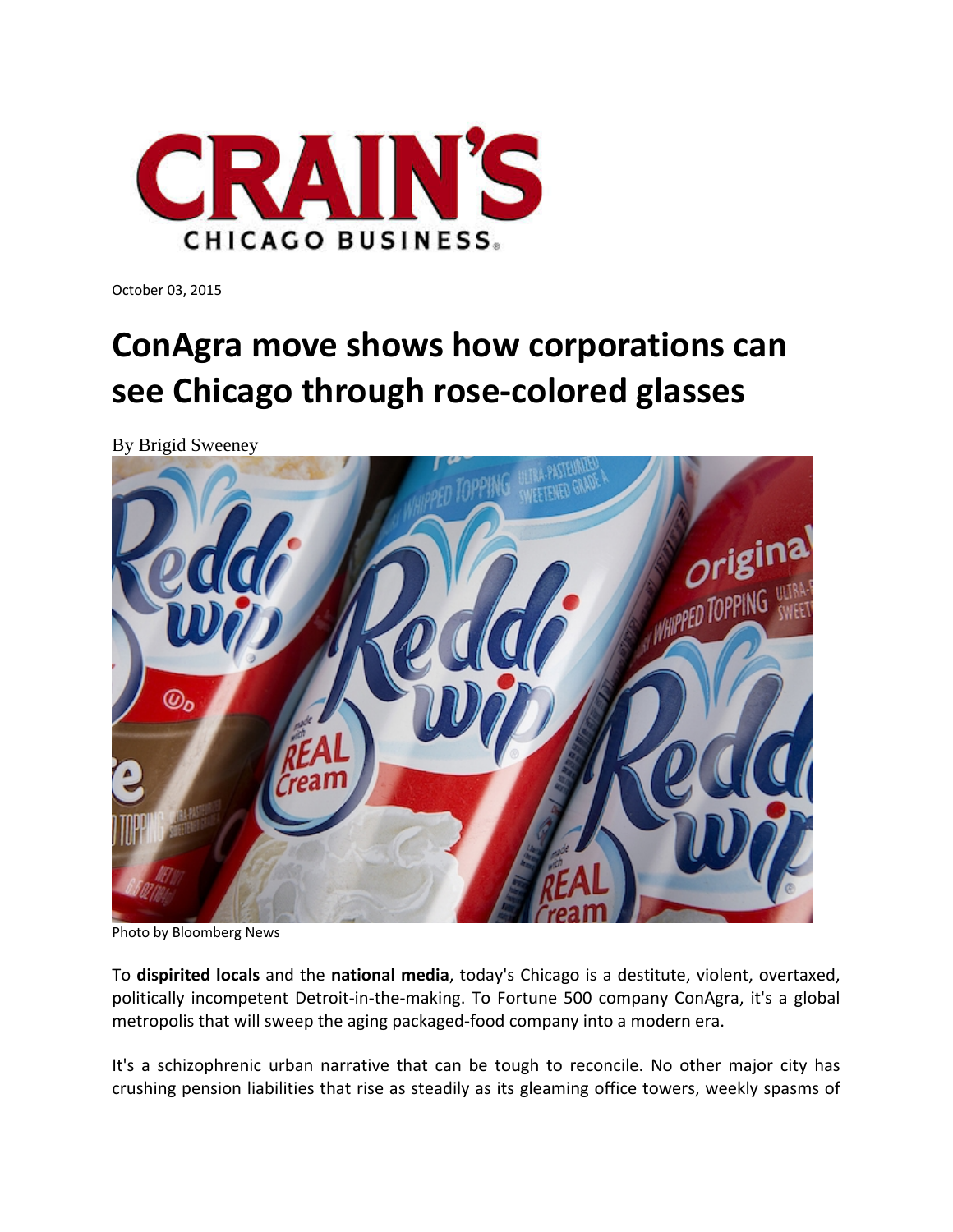shootings along with world‐class restaurants, or an unprecedented property tax hike as large as the swarms of Big Ten grads who settle here.

Even as the city's fiscal crisis has worsened since 2011, 36 companies have moved from other states and the suburbs to downtown. ConAgra officially became the 37th on Oct. 1, when CEO Sean Connolly announced the company would move its headquarters to the Merchandise Mart from Omaha, Neb.

Much of corporate America, it's clear, cares more about a well-educated workforce and an abundance of direct flights than it does about pension insanity or gun violence.

"The No. 1 reason for corporate relocations (to Chicago), by a long shot, is access to talent," says Wendi Taylor Nations, chief marketing officer of World Business Chicago, a private‐public partnership tasked with wooing businesses to the city.

Understandable. But smart people exist in many cities. Wouldn't a CEO be tempted to choose one in which his employees won't face ever‐higher property taxes? Or one that offers a slightly less awful budget situation and slightly lower corporate taxes? (Which is to say pretty much anywhere else?)

"It's not about the city—it's about the company," says Paul O'Connor, a longtime city booster and former World Business Chicago chief who works at architecture firm Skidmore Owings & Merrill in Chicago. Companies typically have two or three things that they require for a headquarters location, but they can overlook the rest, he says.

Executives understand that all urban centers have crime, relocation experts say, and while high murder stats certainly don't burnish a city's image, they also don't materially impact a decision. Most corporate executives, for better or worse, will not be settling down on the South and West sides.

In ConAgra's case, like in those of most large companies, executives need proximity to one of the world's biggest airports to conduct business more easily across the country and internationally. "Now you can fly out in the morning and sleep in your own bed every night," O'Connor says. "That's a really important factor for doing business."

Indeed, just about every corporation that has moved here since Boeing announced its move in 2001 has cited the airports and access to markets as a major reason. When Mittal (now ArcelorMittal), the largest steelmaker in the world, decided to **move its U.S. headquarters** to the Loop in 2005, CEO Louis Schorsch specifically mentioned Chicago's international flight connections as a main motivator.

Another advantage: Chicago's long‐standing dominance in consumer packaged goods. The industry here dates to the Civil War, when two Chicagoans set up a grocery store on State